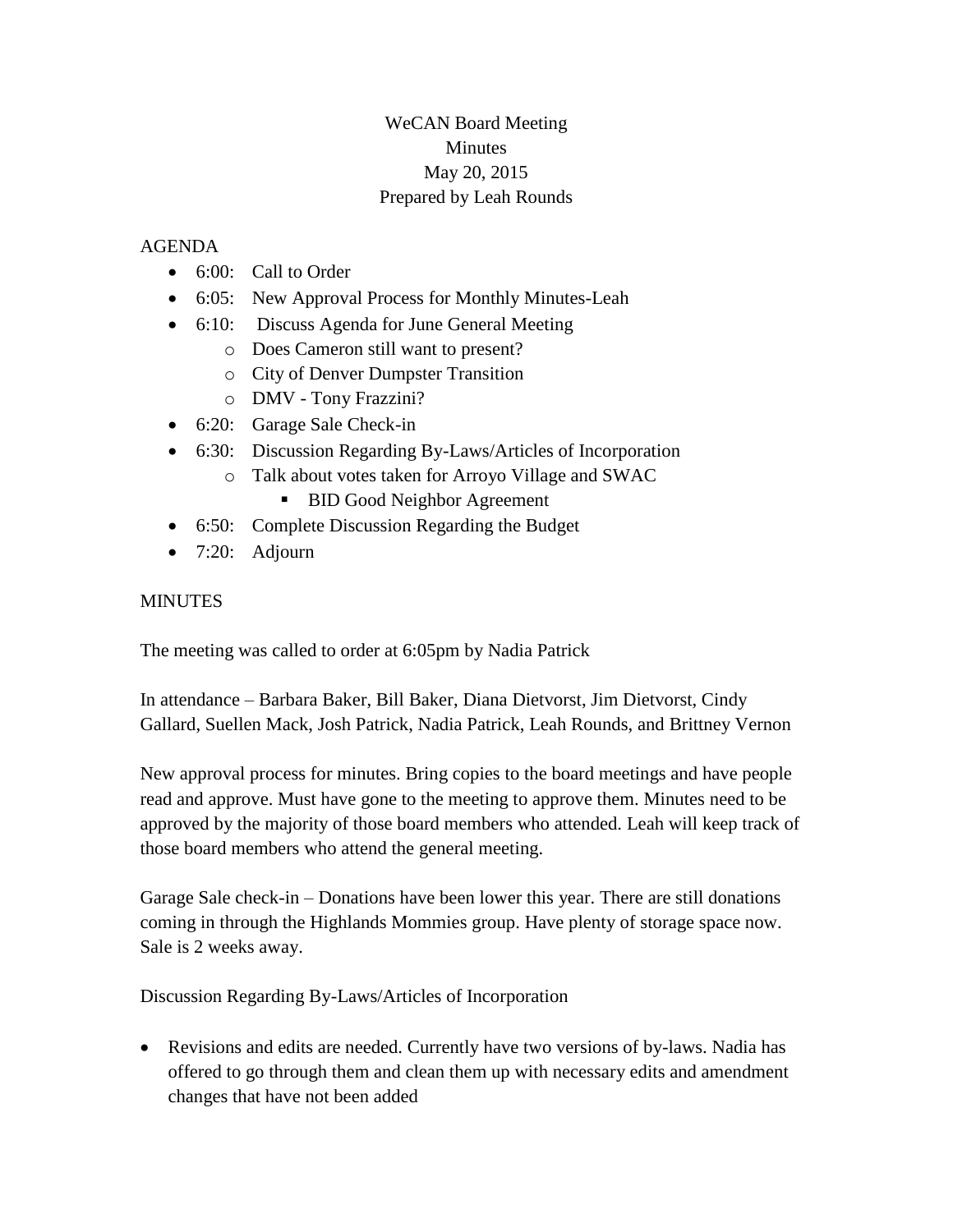- \*See attached PDF file of the proposed amendment changes
- In regards to the specific timeline written for newsletter, two weeks before-hand for website seems excessive, do an email blast 72 hours before. Possibly do a written OR electronic announcement on votes.
- Need to give people in the community time to learn about the issue and vote. Vote announcements need to be timely. Shouldn't be doing votes in the last minute, but also don't want to miss out on a vote if the issue is important
- The BID, developers, etc. need to have a copy of the voting process.
- Zoning issues need to go through the ZAG, then the board, then general membership
- ZAG consists of 3 professionals in the zoning profession. ZAG has not submitted a process for dealing with zoning issues that come in yet
- Will not take a vote if there is not enough time or notice to present the issue. Can still provide a platform for presentation and provide information for individuals to write letters
- Need to give 30 days' notice for any amendments, changes to by-laws, etc. Will present these changes in June, vote on them in July
- JPUN has a good process in place we can look at. Need to meet with ZAG to get steps in place, a form letter that can be sent to developers, etc. as requests come in
- Alan needs all of this info and to update the website
- Girls Inc. has a coding program, perhaps include them in electronic WeCAN communications?
- Possibly hold a contest for a new WeCAN logo, get an art student to volunteer
	- o Motion to present this proposed amendment at the June general membership meeting with Nadia's updates to the by-laws, seconded, all voted in favor, motion carried
- New members can register at general membership meetings but can't vote until the following meeting
- Member renewal is done automatically if an email is opened, sign-in at a meeting, or renew online themselves. This amendment was approved in 2014 and needs to be added to the by-laws. Leah will get that information to Nadia. A membership list should be updated quarterly `
- Any amendments need to be dated, signed by the President upon approval, then put away

Good Neighbor Agreement by the BID was recently signed by Southwest Alternative Care. SW had their public hearing for a recreation license today, many people came out in support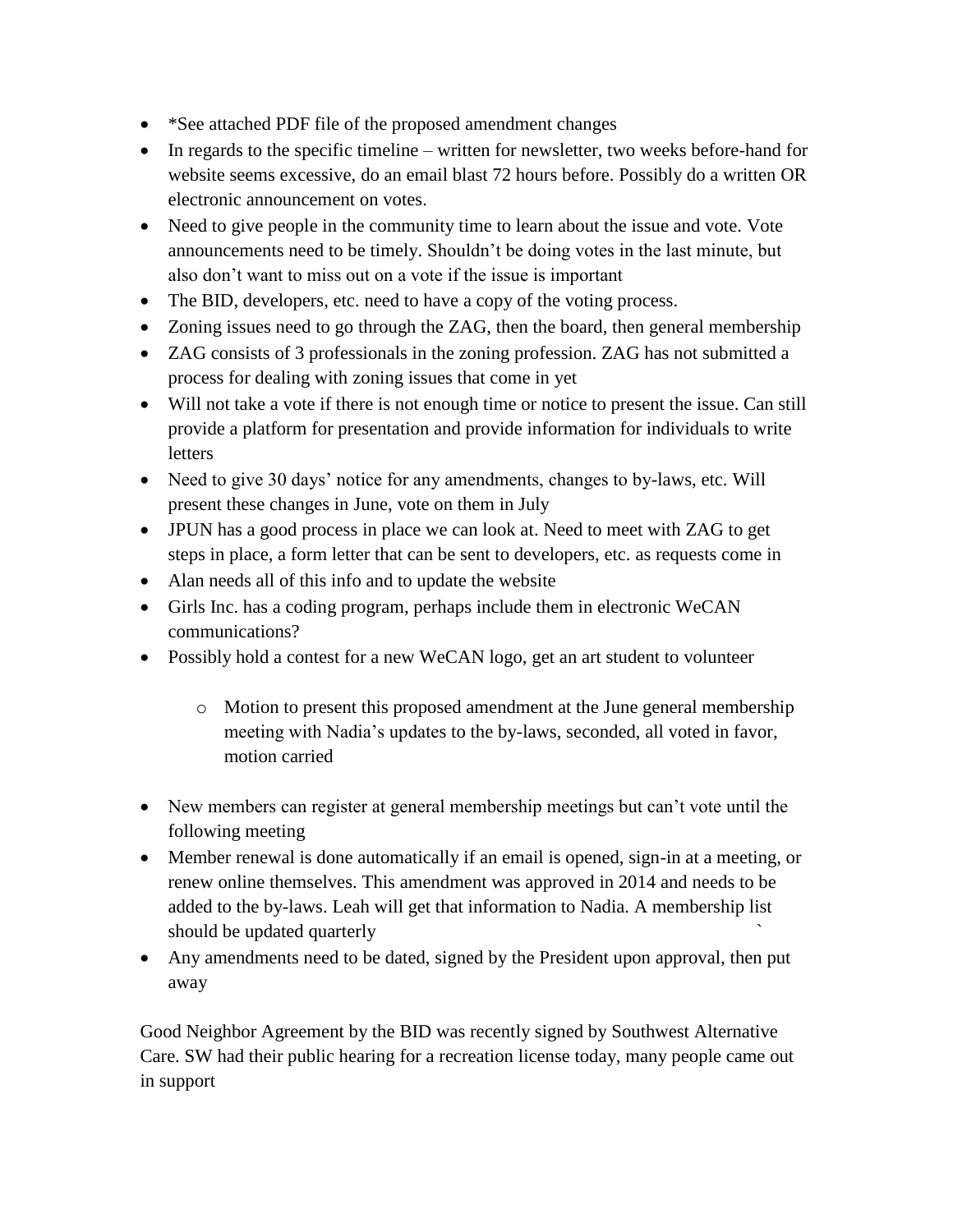Agenda for June General Meeting

- Dumpster to cart transition from Denver Waste Management
- Taylor and McKayla to present from the Sustainable Neighborhood Network
- Present By-law changes

Complete Discussion Regarding the Budget - Reviewed 2014 budget, 2015 year-to-date budget, and detailed breakdown of expenses and income

- Checking is currently at \$1,100, there is roughly \$15k in one savings account, and \$5k in another savings account
- There is a current \$6/month fee for the debit card. Cindy will look into this
	- o Motion to move \$2,000 from the larger savings account into the checking account, seconded, all voted in favor, motion carried
- Need to think about having more fundraising events/bringing in more money
- Do not hand out more money than we are bringing in each year
- There is a \$10k reserve in place
- For Colfax Elementary, supporting the spring carnival instead of school supplies
- Price for metal recycling has greatly reduced
- Decided on a \$1k contribution to Confluence Ministries each year
- Can start asking for donations from the general membership. Ask for donations in the newsletter, can receive a charitable tax deduction. Add donation button back to website
- Cindy has the tax-exempt paperwork, she will email it to Nadia
- By-law changes need to be posted to the website
- ECM needs a check for \$170 for the clean-up day lunch. Truman from SWAC has offered to fund up to \$300 for each clean-up day, Josh will ask him about this contribution. Diana will deliver the check to ECM
- PO Box received its first piece of mail, a thank you card from Colfax Elementary
- 2015 Expenses
	- o Administrative expenses \$200
	- o Events \$600
	- o Fees \$100 (Cindy will look into these)
	- o Insurance \$1,100
	- o Newsletter \$1,500
	- o Confluence Ministries contribution \$1,000
	- o Colfax Elementary contribution \$500
		- $\blacksquare$  Total Expenses = \$5,000